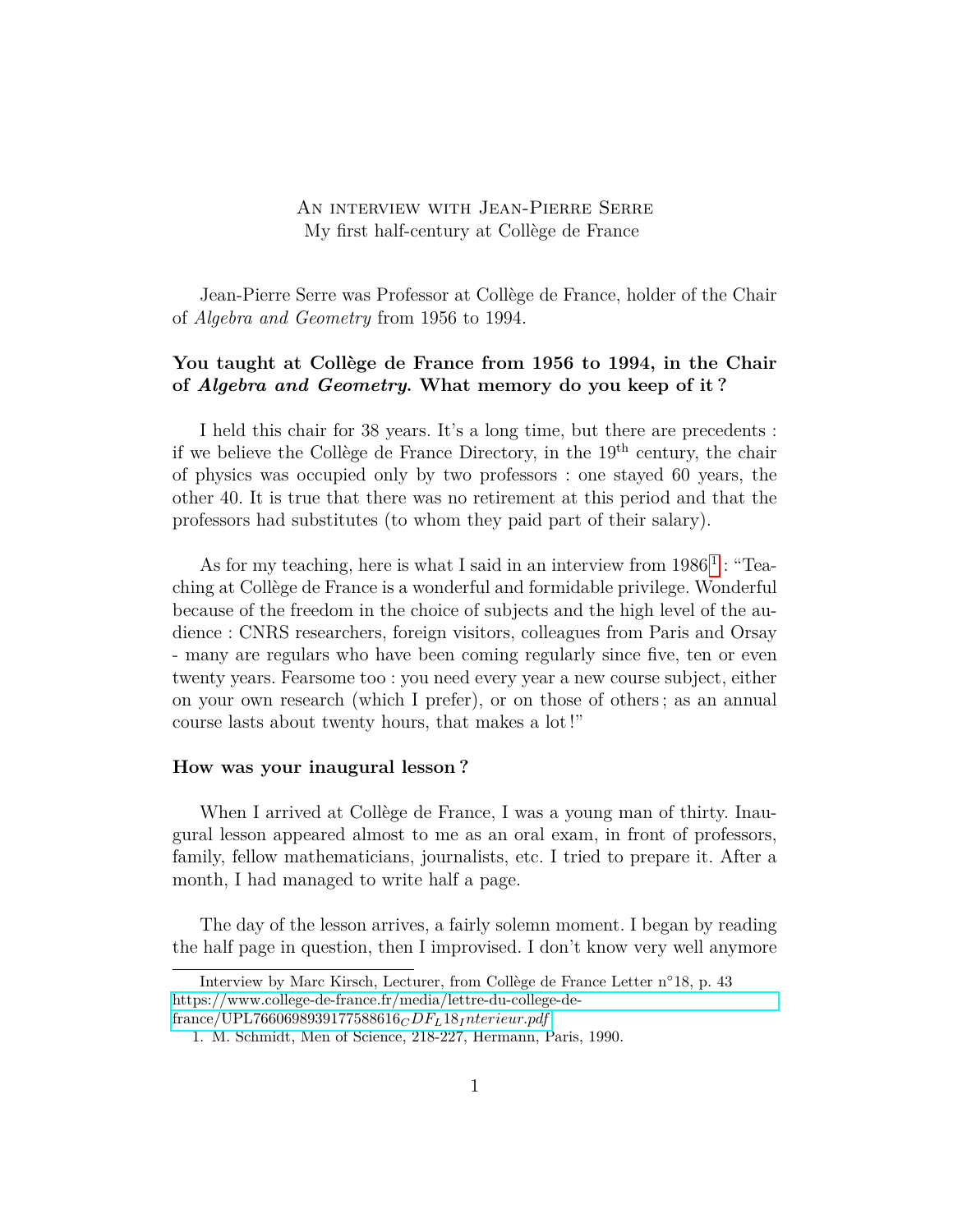what I said (I only remember talking about Algebra, and the ancillary role which it plays in Geometry and in Number Theory). According to the report published in the *Combat* newspaper, I spent my time wiping mechanically the table that separated me from the public ; I did not feel comfortable when I took a stick of chalk and started writing on the blackboard, that old friend of mathematicians.

A few months later, the secretariat pointed out to me that all inaugural lessons were written and mine was not. As it had been improvised, I proposed to start it again in the same style, by mentally putting me in the same situation. One evening, they gave me opened a college office and I was loaned a tape recorder. I tried to recreate the original atmosphere, and I probably did a lesson again somewhat similar to the original. The next day, I brought the tape recorder at the Secretariat ; I was told that the recording was inaudible. I estimated that I did everything I could and I stayed there. My inaugural lesson remained the only one that was never written.

Generally, I don't write my presentations ; I don't consult my notes (and often I don't have one). I like to think in front of my listeners. I have the feeling when I explain math, of talking to a friend. In front of a friend, we don't want to read a text. If we forgot a formula, we give structure; it's enough. During the presentation I have in mind a quantity of things that would allow me to speak much longer than expected. I choose according to the audience, and the inspiration of the moment.

The only exception : the Bourbaki seminar, where a sufficient text must be provided in advance so that it can be distributed during the meeting. It is also the only seminar which applies such a rule, which is very restrictive for speakers.

#### **What is Bourbaki's place in French mathematics of today ?**

The seminar is the most interesting. It meets three times a year, in March, May and November. It plays both a social role (opportunity to meetings) and mathematics (presentation of recent results - often under a clearer form than that of the authors) ; it covers all branches of mathematics.

The books (*Topology, Algebra, Lie Groups,*...) are still read, not only in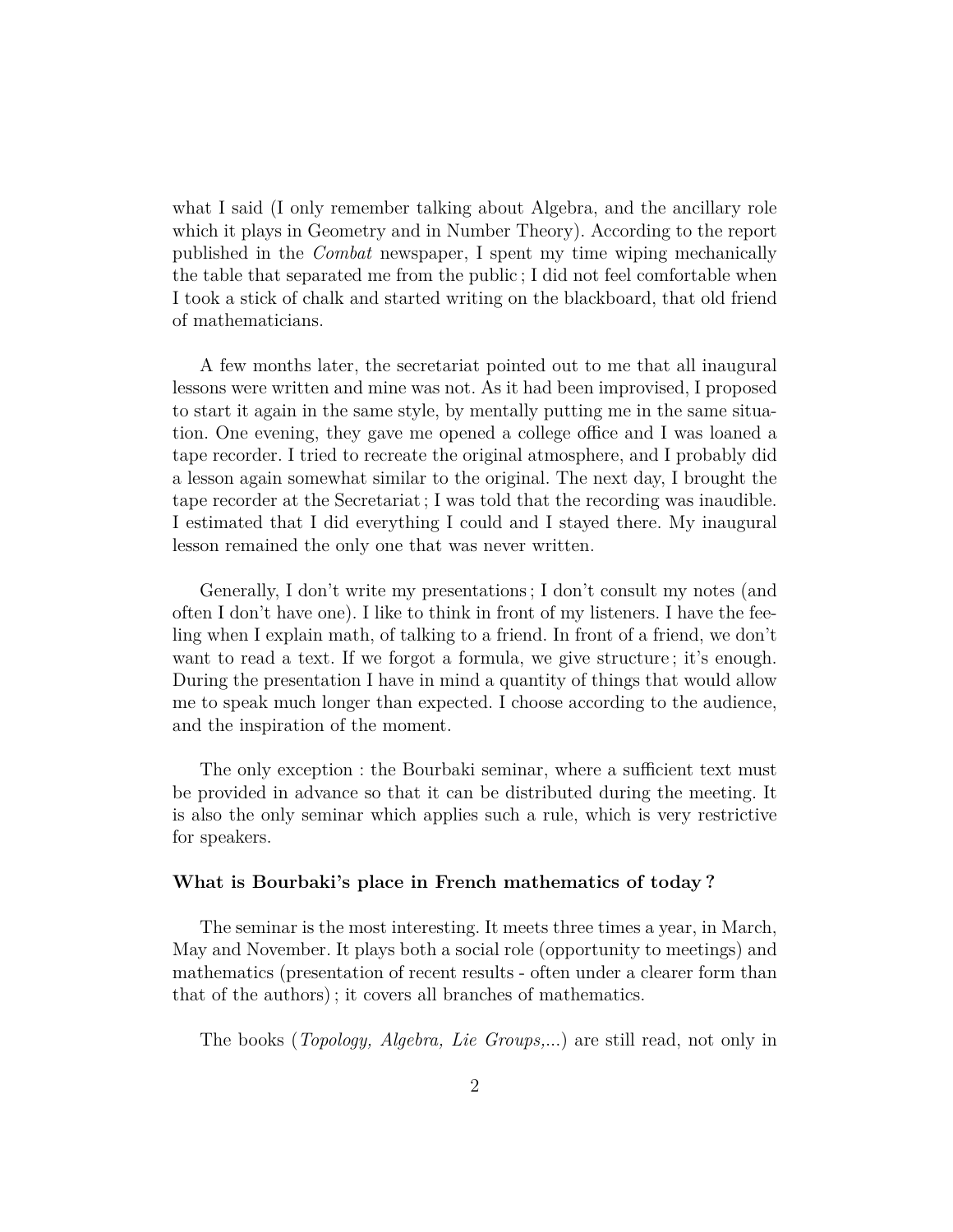France, but also abroad. Some of these books became classics : I'm thinking in particular of the one on root systems. I recently saw (in the AMS *Citations*  $Index<sup>2</sup>$  $Index<sup>2</sup>$  $Index<sup>2</sup>$ ) that Bourbaki came to  $6<sup>th</sup>$  place (with citations) among French mathematicians (from plus, globally, numbers 1 and 3 are French, and are called both Lions : a good point for Collège de France). I kept a very good memory from my collaboration in Bourbaki, between 1949 and 1973. It taught me many things, both in substance (by forcing me to write things that I did not know) and on the form (how to write so as to be understood). It also taught me not to trust the "specialists" too much.

Bourbaki's working method is well known : distribution of texts to different members and criticism of them by reading aloud (line to line : it is slow but effective). Meetings ("congresses") take place 3 times a year. The discussions were very lively, sometimes even passionate. At the end of the congress, the papers were distributed to new writers. And we started again. The same chapter was often written four or five times. The slowness of the process explains why Bourbaki did not finally publish that very few works in forty years of existence, since the years 1930-1935 until the late 1970s, when production declined.

Regarding the books themselves, we can say that they have filled their mission. People often believed that these books dealt with subjects that Bourbaki found interesting. The reality is different : his books deal which what is useful for doing interesting things. Take the example of number theory. Bourbaki's publications speak very little about it. However, its members appreciated it very much, but they considered that it was not part of the *Elements* : you first had to understand a lot of algebra, geometry and analysis.

In addition, we often blamed on Bourbaki about everything we did not like in mathematics. He was criticized in particular for the excesses of "modern maths" in school curricula. It is true that some officials of these programs claimed to be from Bourbaki. But Bourbaki was not there for nothing : his writings were intended for mathematicians, not students, let alone adolescents. Note that Bourbaki has avoided pronouncing himself on this topic. His doctrine was simple : we do what we choose to do, we do it as best we

<span id="page-2-0"></span><sup>2.</sup> AMS : American Mathematical Society.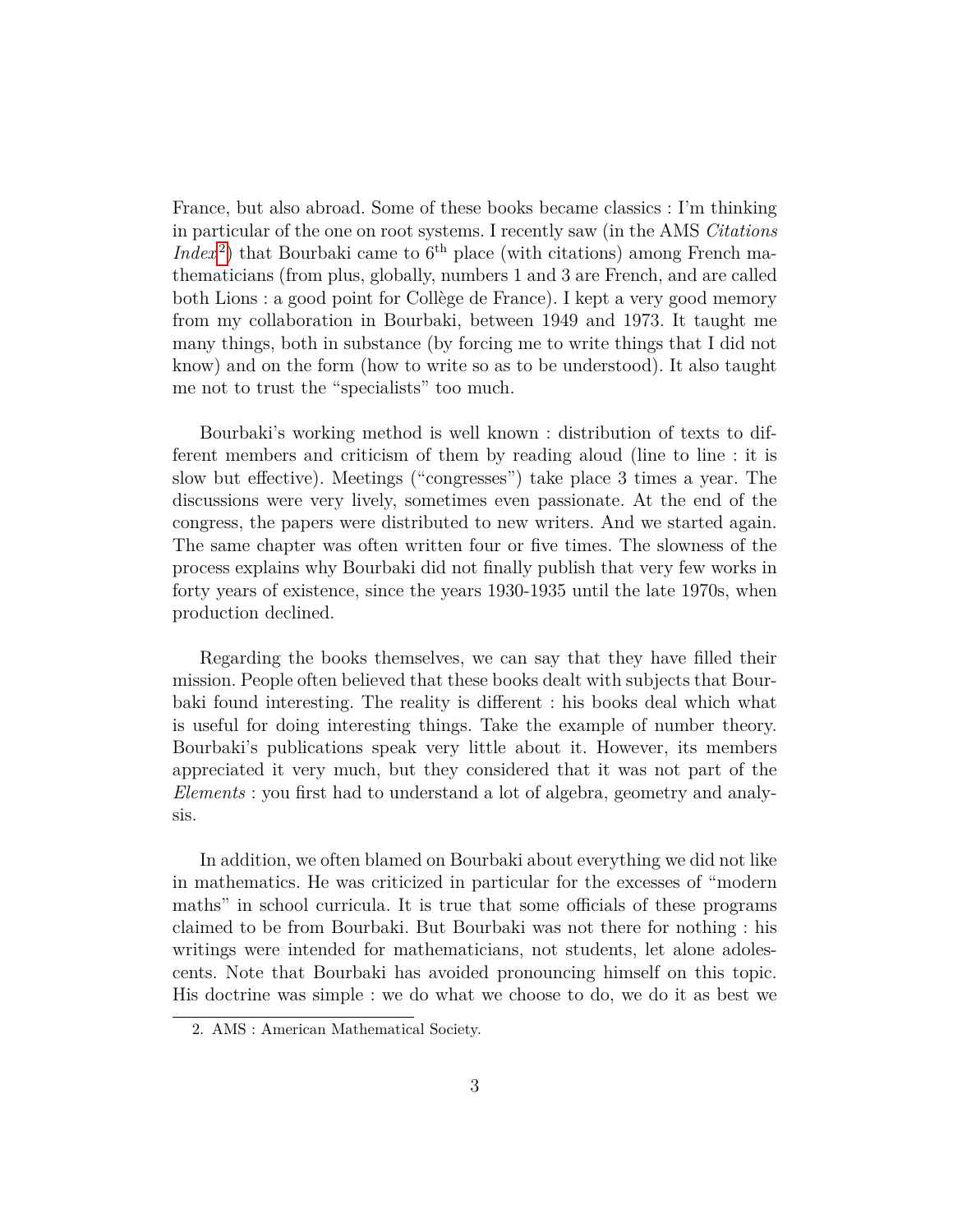can, but we don't explain why we made it. I really like this point of view which favors work over speech - never mind if it sometimes leads to misunderstandings.

## **How do you analyze the evolution of your discipline since that from your beginnings ? Do we do math today as we did fifty years ago ?**

Of course, we do math today like there are fifty years ! Obviously, we understand more things ; the arsenal of our methods has increased. There is continuous progress (or sometimes progress by jolts : some branches remain stagnant for a decade or two, then suddenly wake up when someone introduces a new idea).

If we wanted to date "modern" mathematics (a dangerous term), it would probably go back to around 1800 with Gauss.

## **And going back further, if you met Euclid, what would you say to yourself ?**

Euclid seems to me to be rather someone who put the math of his time in order. He played a role analogous to that of Bourbaki fifty years ago. It is not a coincidence that Bourbaki chose to title his works *Elements of mathematics* : it is by reference to the Euclid's *Elements*. (Note also that "Mathematics" is written in the singular. Bourbaki teaches us that there are not several distinct mathematics, but only one mathematic. And he teaches it to us in his usual way : not by great speeches, but by omitting a letter at the end of a word). Coming back to Euclid, I don't think he produced contributions really original. Archimedes would be a more appropriate contact. He is the great mathematician of Antiquity. He did extraordinary classic things, both in mathematics and in physics.

**In philosophy of science, there is a very strong current in favor of a thought of rupture. Are there no breaks in mathmatics ? We have for example described the emergence of the probability as a new way of representing the world. What is its meaning in mathematics ?**

Philosophers like to speak of "rupture". I guess that adds a little spice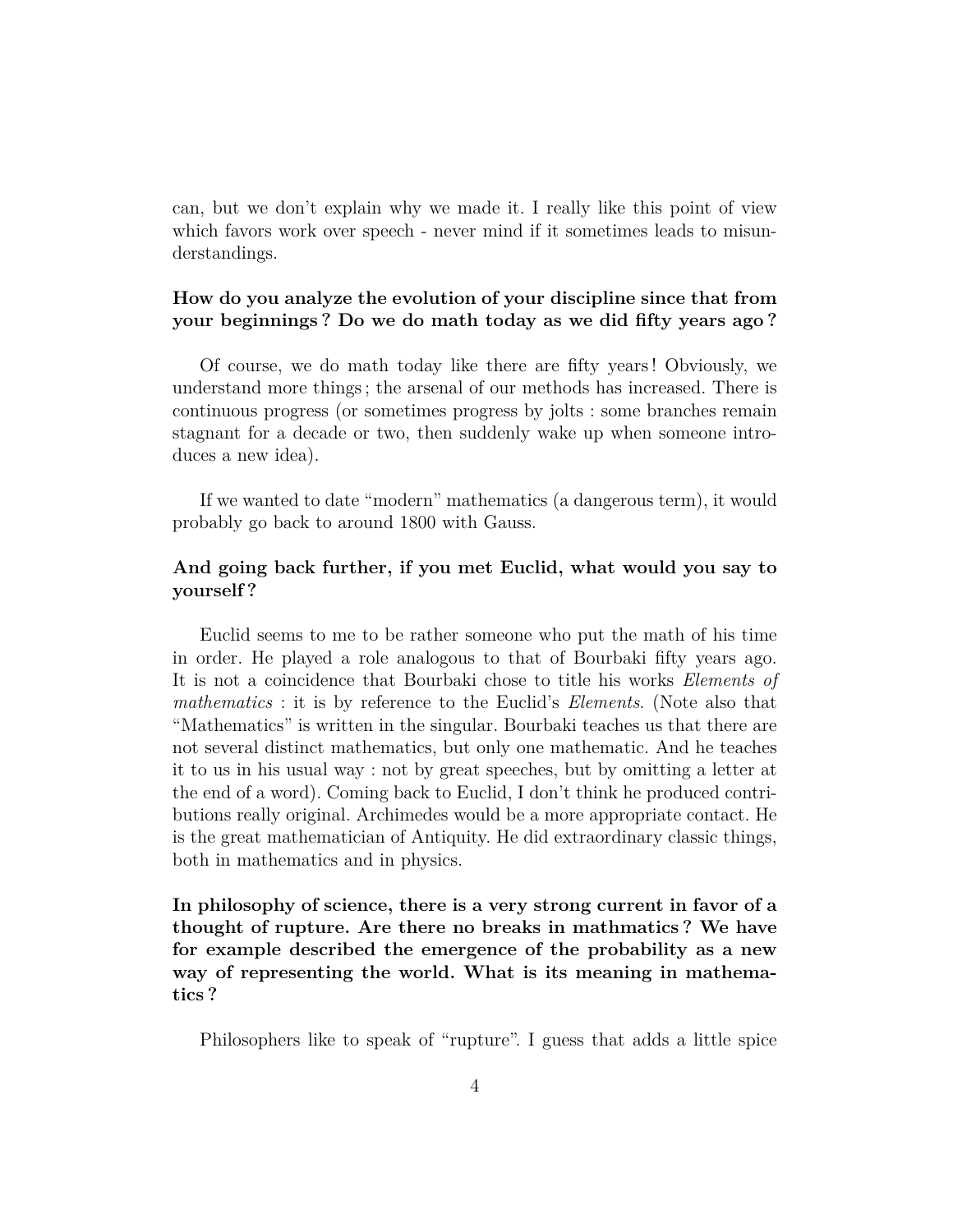to their speeches. I don't see anything like that in mathematics : no catastrophe, no revolution. Progress, yes, I already said it ; it's not the same thing. Sometimes we work on old questions, sometimes on new questions. There is no frontier between the two. There is a great continuity between the mathematics of two centuries ago and that of now. The time of mathematicians is the "long duration" of my late colleague Braudel.

As for probabilities, they are useful for their applications at the same time mathematical and practical ; from a purely mathematical point of view, they constitute a branch of the theory of measurement. Can we really talk about them as "a new way of representing the world" ? Surely not in mathematics.

#### **Do computers change something in the way to do math ?**

We used to say that research in mathematics was inexpensive : pencils and paper, and those are our needs. Attoday we have to add computers. It remains inexpensive, in the sense that mathematicians rarely need very important computing resources. Unlike, for example, particle physics, whose calculation needs are commensurate with the very large equipment required to the collection of data, mathematicians do not mobilize large data centers.

In practice, it changes material working conditions for mathematicians : you spend a lot of time in front of your computer. It has different uses. First, the number of mathematicians has grossly increased. When I started 55 or 60 years ago, the number of productive mathematicians was a few thousand (worldwide), the equivalent of the population of a village. At present, this number is at least  $100,000$ : a city. This increase has consequences for how to contact and get informed. The computer and Internet access manage the exchanges. This is all the more precious since mathematicians are not slowed down, like others, by experimental work : we can communicate and work very quickly. I take an example. A mathematician has found a demonstration but a lemma is missing of a technical nature. Using a search engine - like Google - it identifies colleagues who have worked on the issue and sends them an email. In this way, it is likely to find in a few days or even within hours the person who actually demonstrated the lemma he needs. (Of course, this only concerns problems auxiliaries : points of detail for which we wish to refer to existing references rather than doing the demonstrations yourself. On the really difficult questions my mathematician would have little chance of find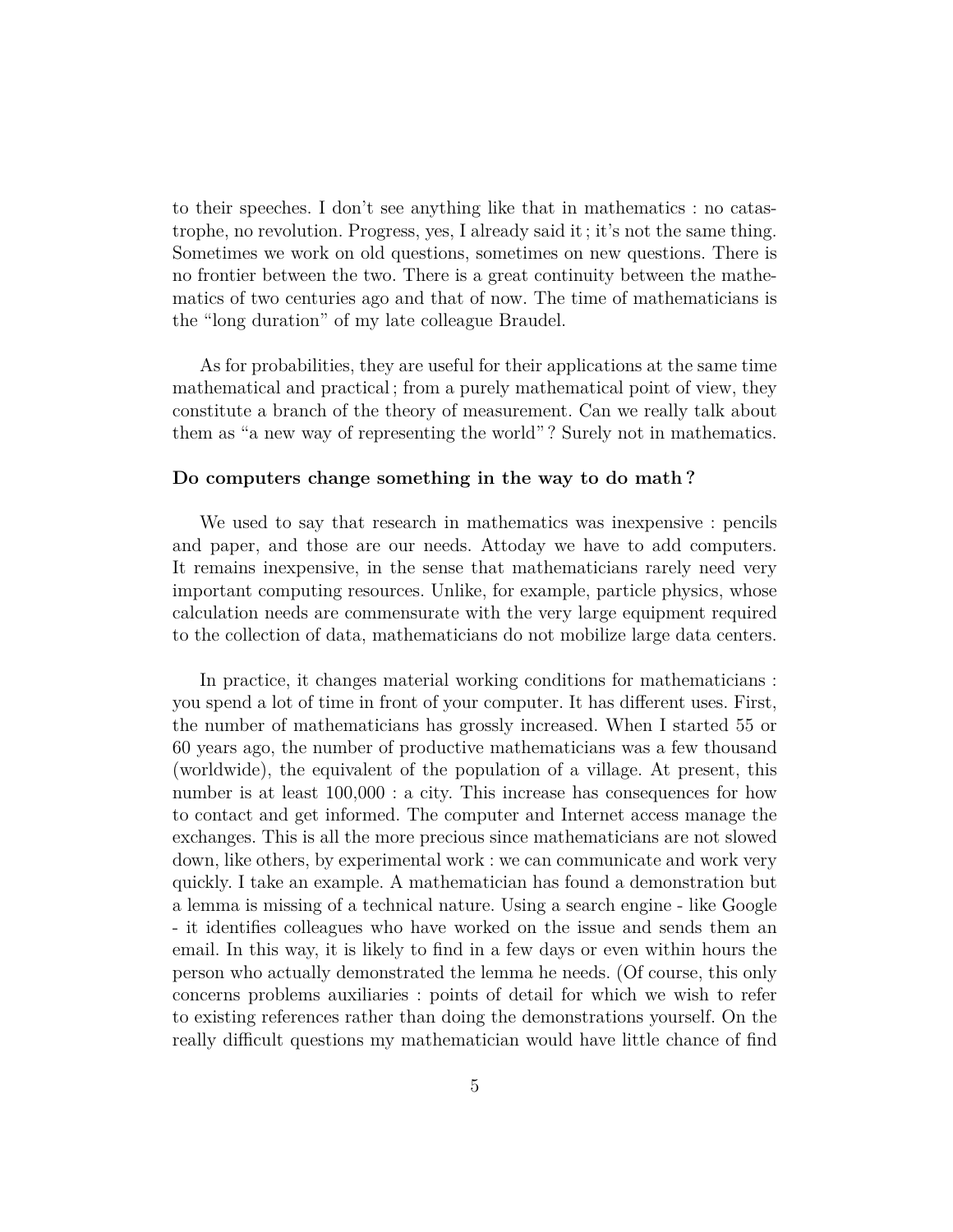someone who can help him).

The computer and the Internet are therefore tools to speed up our work. They also make manuscripts accessible worldwide whole, without waiting for their publication in a newspaper. It's very useful. Note that this acceleration has also disadvantages. E-mail produces informal correspondence that is less readily retained than paper. We rarely throw letters when we delete or lose easily emails (when you change computers, for example). We recently published (in bilingual version : French on one page, and English on the opposite page) my correspondence with A. Grothendieck between 1955 and 1987 ; this would not have been possible if it had been electronic.

In addition, some demonstrations use the computer to correct a series of cases that it would be impractical to deal with by hand. Two classic cases : the 4 colors problem (coloring cards with only four colors) and the Kepler problem (stacking of spheres in the 3-dimensional space). This leads to demonstrations which are not really verifiable ; in other words, they are not real "demonstrations" but only experimental facts, very likely, but that no one can guarantee.

#### **You mentioned the increase in the number of mathematicians. What is the situation today ? Where does mathematics go ?**

The increase in the number of mathematicians is an important fact. We could fear that this would be at the expense of quality. In fact, there nothing like that. There are many very good mathematicians (in particular among young French people - a very good omen).

What I can say about the future is that despite this great number of mathematicians, we are not short of material. We let's not run out of problems, when just over two centuries ago, at the end of the  $18<sup>th</sup>$  century, Lagrange was pessimistic : he thought that "the mine was dried up", that there was not much left to find. Lagrange wrote that just before Gauss revived mathematics in an extraordinary way, him alone. Today, there is a lot of land to explore for young mathematicians (and also for the less young, I hope).

## **According to a commonplace of the philosophy of science, the great mathematical discoveries are made by young mathematicians. Is**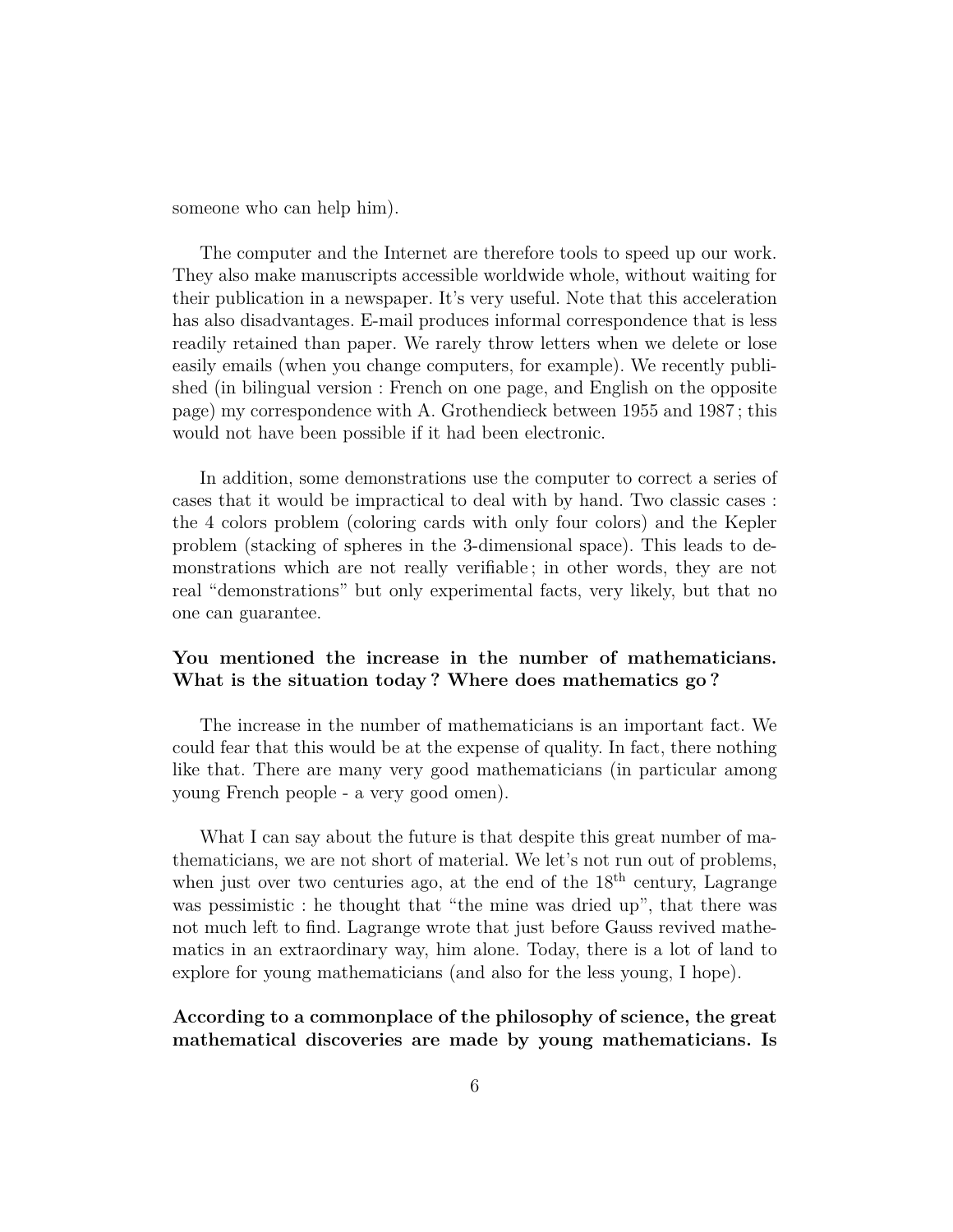#### **this your opinion ?**

I don't think the term "great discovery" applies to me. I have mostly done "useful" things (for other mathematicians). In all case when I got the Abel award in 2003, most of the work that was cited by the jury were made before I was 30 years old. But if I had arrested at that time, I probably would not have been given this price : I also did other things afterwards (even "guesswork" about which many people have worked and still work).

In my generation, many of my colleagues have continued beyond 80 years old, for example my old friends Armand Borel and Raoul Bott, all dead two recently at 82. There is no reason to stop, as long as health permits. The subject must still lend itself to it. When we are very wide, there is always something to do, but if we are too specialized, we can get stuck for long periods, either because we demonstrated everything there was to demonstrate, or on the contrary because the problems are too difficult. It is very frustrating.

Mathematical discoveries give great joys. Poincaré, Hadamard, Little-wood<sup>[3](#page-6-0)</sup> explained it very well. As far as I'm concerned, I keep especially the memory of an idea that helped unlock the homotopy theory. It happened one night back from vacation, in 1950, in a train berth. I was looking for a fiber space with such and such properties. The answer came : the space of laces ! I couldn't help but wake up my wife who was sleeping in the bunk below to say : that's it ! My thesis came out of there, and much more. Of course, these sudden discoveries are rare : it happened to me maybe twice in sixty years. But these are luminous moments, truly exceptional.

### **Is Collège de France a place where you interact with others disciplines ?**

Not for me. Even among the mathematicians of Collège de France, there is no collective work. It should be noted that we work in branches often very separate. It's not bad : Collège de France is not supposed to be a club. A number of modern commonplaces - like *collective work, interdisciplinarity and teamwork* - do not apply to us.

<span id="page-6-0"></span><sup>3.</sup> J.E. Littlewood, A Mathematician's Miscellany, Methuen and Co, 1953. This book explains well the unconscious part of the creative work.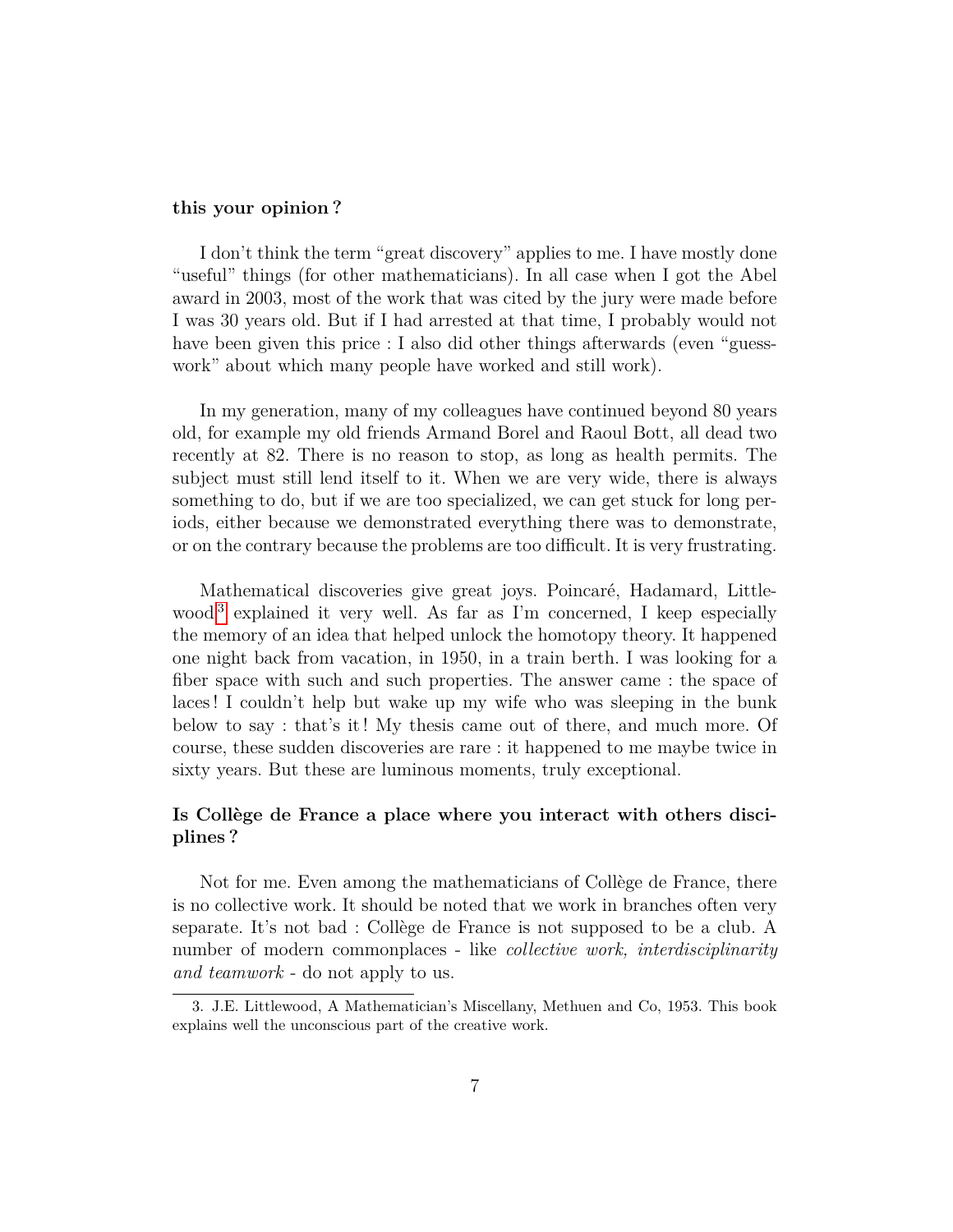# **What have you thought of the dialogue between a specialist in neurosciences, Jean-Pierre Changeux, and the mathematician Alain Connes, which is reproduced in the book** *Matter of thought* **?**

This book is a fine example of deaf dialogue. Changeux does not understand not what Connes says, and vice versa. It's quite amazing. Personally, I'm on Connes' side. Mathematical truths are independent of us<sup>[4](#page-7-0)</sup>. Our only choice is how to express them. If desired, we That's what he has can do this without introducing any terminology. Consider for example a troop of soldiers. Their general likes to arrange them in two ways : rectangle, or in 2 squares. It's up to the sergeant to place them. He realizes that just put them in a row by 4 : if there are 1 left that he could not place, or he will manage to put them all in a rectangle, or he will manage to distribute them in two squares.

[Technical translation : the number *n* of soldiers is of the form  $4k+1$ . If *n* is not first, we can arrange the soldiers in a rectangle. If *n* is prime, a theorem due to Fermat says that *n* is the sum of two squares.]

## **What is the place of mathematics compared to others science ? Is there a new demand for mathematics, from these sciences ?**

No doubt, but we have to separate things. On the one hand there is theoretical physics, which is so theoretical that it straddles mathematics and physics, physicists considering it to be mathematics, while mathematicians take the opposite view. It is symbolized by string theory. Its most positive aspect is to provide mathematicians a large number of statements, which they must demonstrate (or possibly demolish).

In addition, especially in biology, there is everything related to systems with a large number of elements that must be treated collectively. There are branches of mathematics which deal with these questions. That responds to

<span id="page-7-0"></span><sup>4.</sup> A few years ago, my friend R. Bott and I were going to receive an Israeli award (the Wolf Prize) presented in the Knesseth, in Jerusalem. Bott had to say a few words about mathematics. He asked me : "What can I say ?". I said to him, âIt's very simple ; you have not only to explain this : the other sciences seek to find the laws that God has chosen ; the mathematics seeks to find the laws which God had to obey.". The Knesseth appreciated.